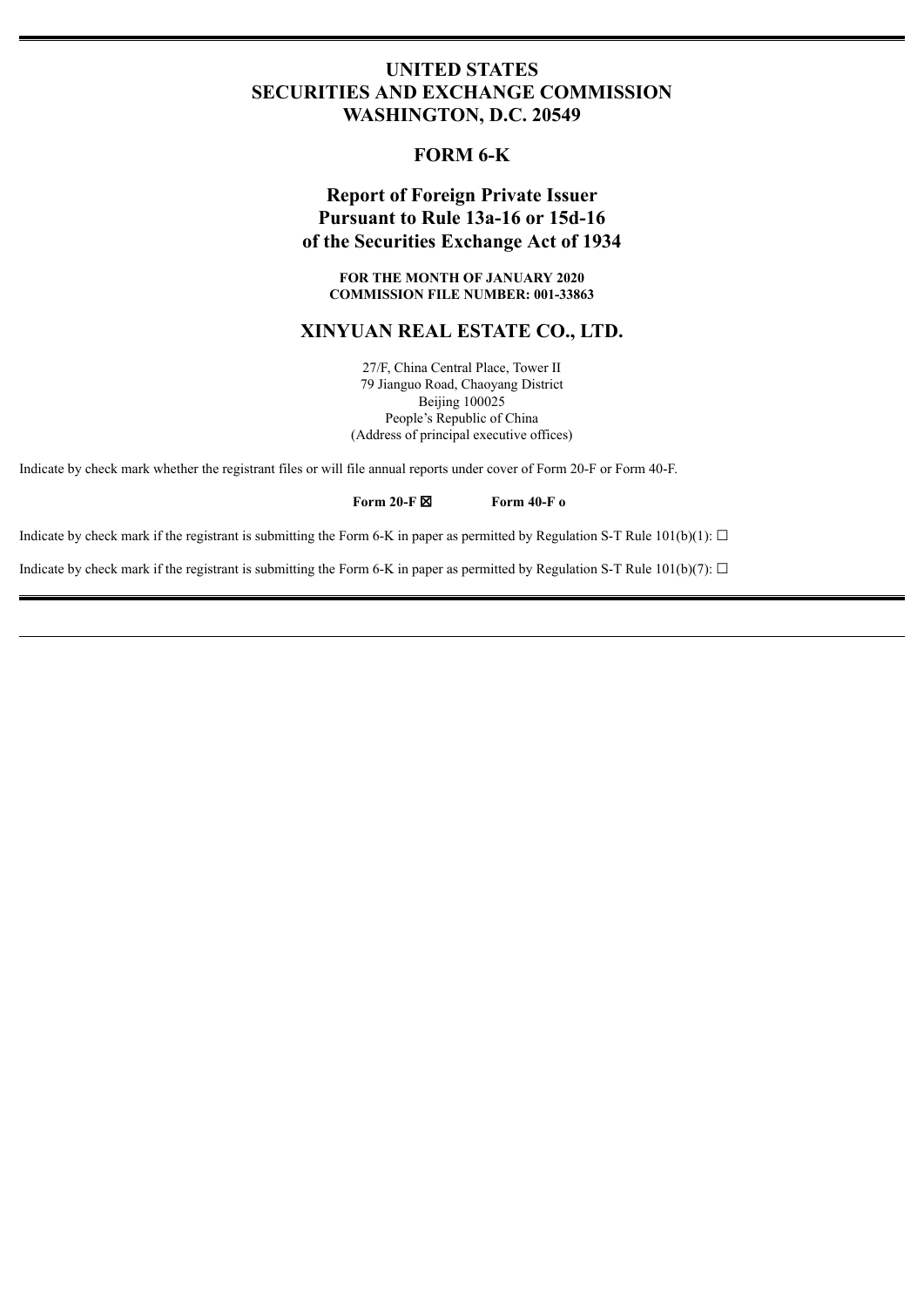### **TABLE OF CONTENTS**

Exhibits

Exhibit 99.1 Press release of Xinyuan Real Estate Co., Ltd., dated January 17, 2020

Signature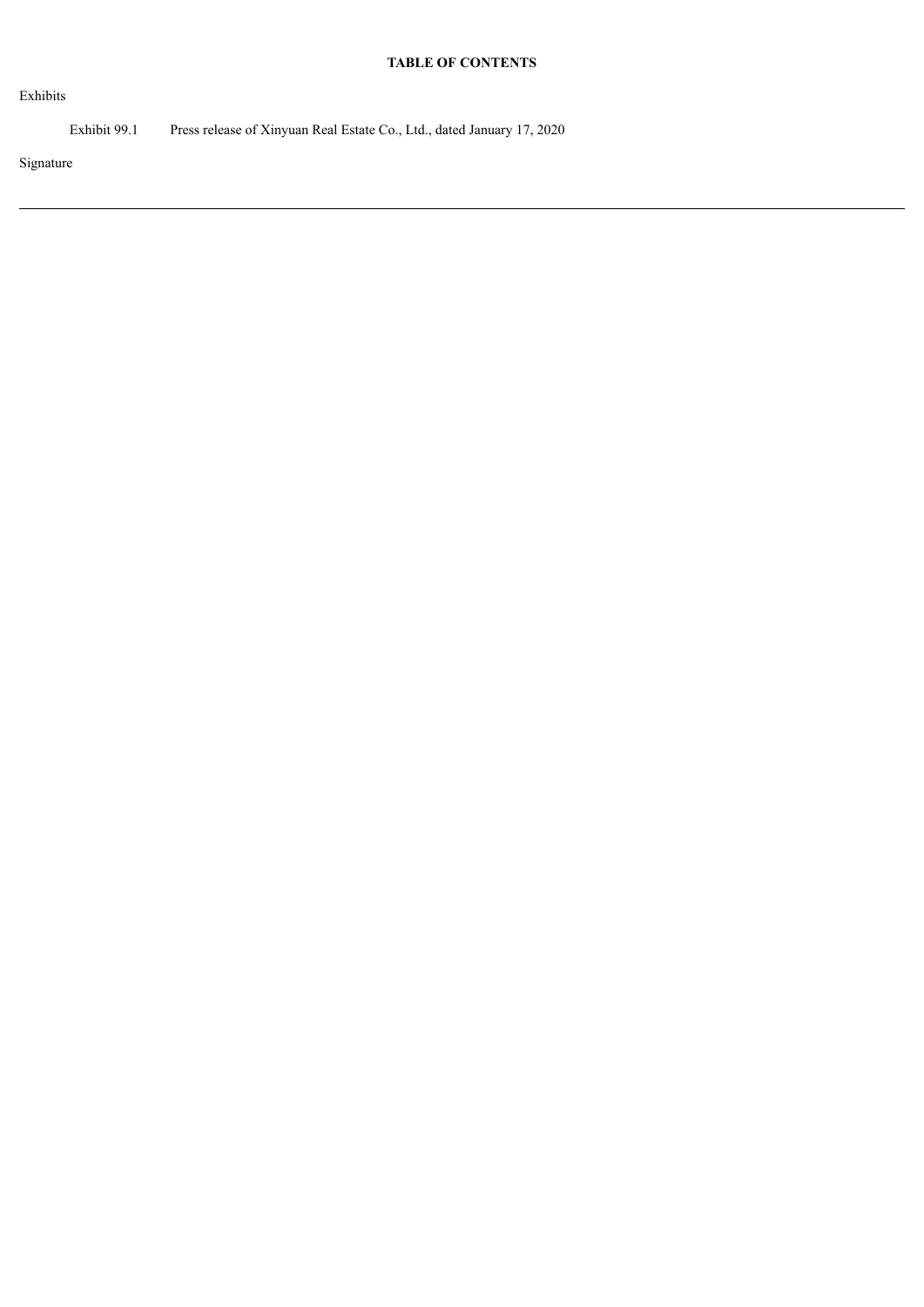### **SIGNATURE**

Pursuant to the requirements of the Securities Exchange Act of 1934, the registrant has duly caused this report to be signed on its behalf by the undersigned, thereunto duly authorized.

XINYUAN REAL ESTATE CO., LTD.

By: /s/ Yu Chen Name: Yu (Brian) Chen Title: CFO

Date: January 17, 2020

*[Signature Page to Form 6-K]*